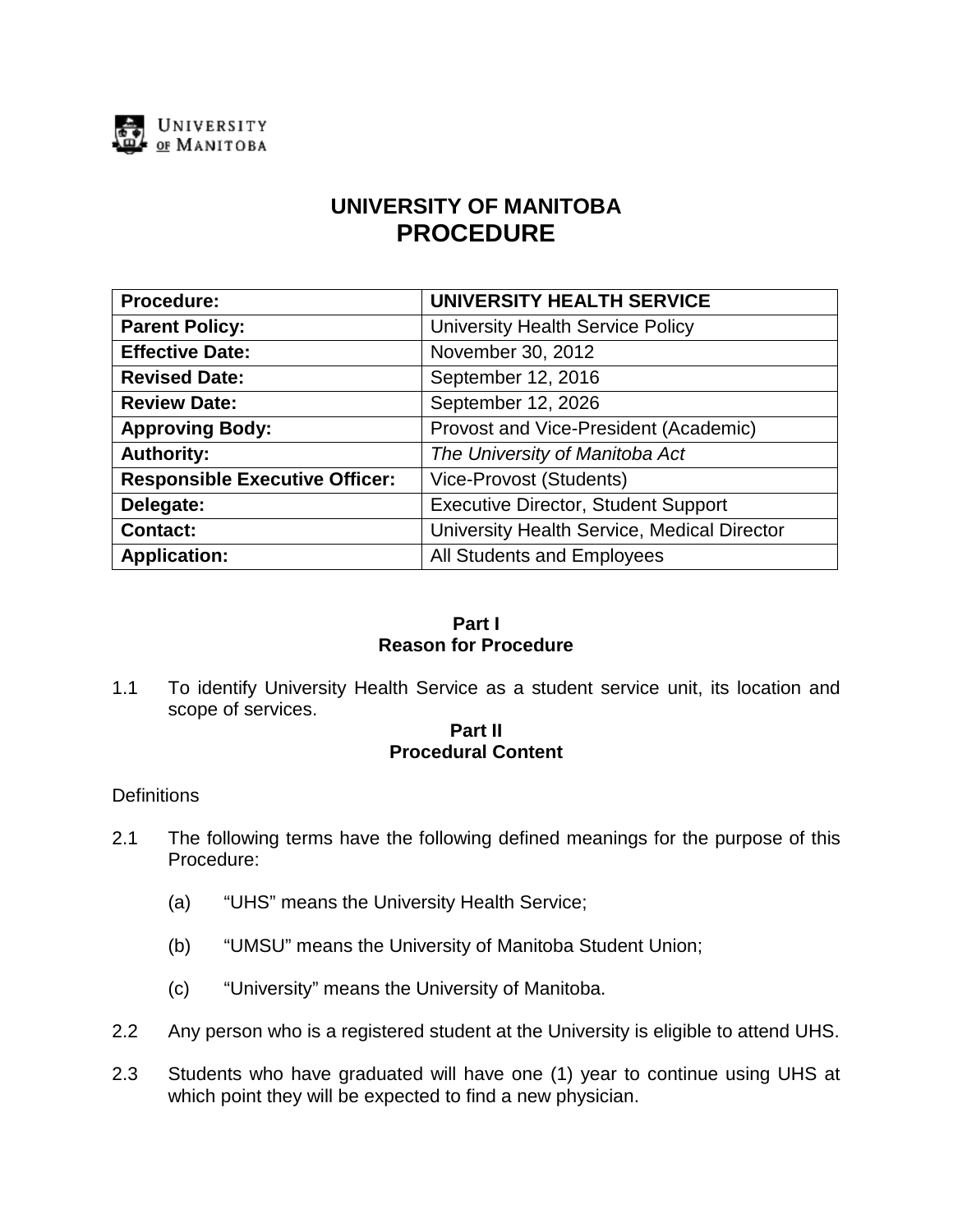- 2.4 University staff members and their families who were patients of UHS in 2003 are eligible to continue to access healthcare services at UHS pursuant to the terms of this Procedure.
- 2.5 New staff may be occasionally accepted by UHS, if there is capacity at UHS to do so. This will be done through a lottery process.
- 2.6 Staff who are eligible to access UHS services may continue to access such services following their retirement, pursuant to the terms of this Procedure.
- 2.7 Staff who leave employment of the University (other than by retirement) will have one (1) year to access UHS services following their departure, after which they will be expected to find another family physician.
- 2.8 Staff (and their families as may be applicable) who are eligible for UHS services, but have not accessed such services for a period of five (5) years will be assumed to have found other physician services and will no longer be eligible for UHS services.
- 2.9 The physicians at UHS reserve the right to continue seeing a patient even if they are no longer eligible to attend UHS if that physician deems the transfer of that patient's care as deleterious to their health.

### **Uninsured Fees**

- 2.10 Not all UHS services are covered by provincial health coverage or alternate insurance providers. Therefore, additional fees will be charged for certain services. These fees may change over time. A complete list of fees can be obtained from the UHS website or by visiting the clinic. For example, fees are charged for the following services:
	- (a) Workplace or sport physical exams;
	- (b) Driver's physical exams;
	- (c) Immunization visits, including travel and faculty immunization visits;
	- (d) Forms;
	- (e) Letters;
	- (f) Cosmetic procedures;
	- (g) Injections given by a nurse if not covered by MHSC;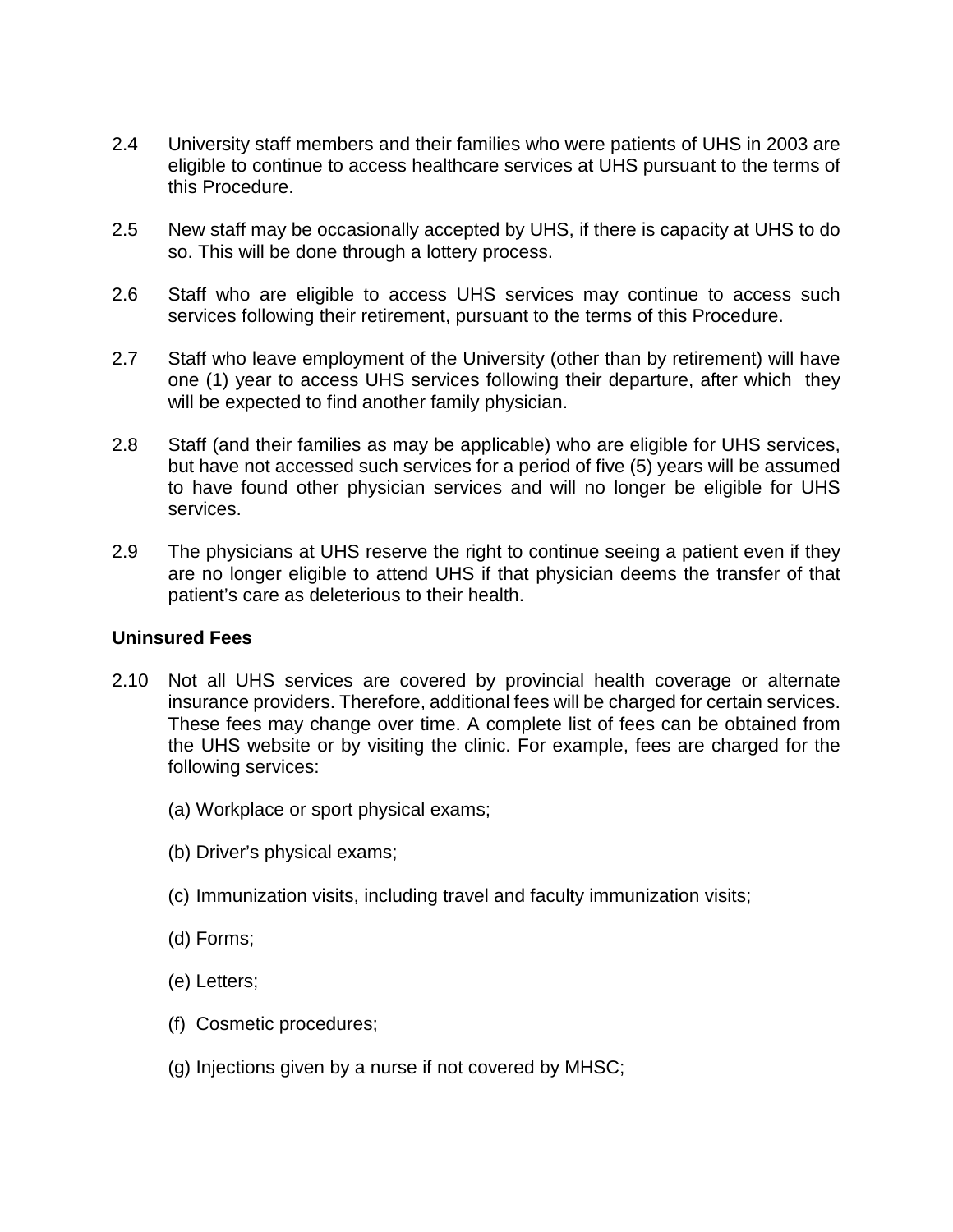- (h) Mantoux testing for immunizations (required by a faculty/school);
- (i) Blood serelogy drawn for immunizations (required by a faculty/school); and
- (j) Other.
- 2.11 These fees may be waived at the discretion of the treating physician.

## **Missed Appointments**

- 2.12 For a first time missed appointment, a warning letter will be sent out advising the patient of the missed appointment and reviewing the clinic policy regarding missed appointments. The patient is informed in this letter that they will be billed for any further missed appointments.
- 2.13 The fees for missed appointments vary according to the length of appointment missed. These fees can be found on UHS' website or can be obtained by contacting UHS.
- 2.14 Exceptions to the above listed statements include:
	- (a) Same day appointments: a patient will be charged if he/she misses a sameday appointment. The patient is verbally advised of this at the time the appointment is booked.
	- (b) Appointments with UHS' consulting psychiatrist: a 'no-show' fee will be charged if the appointment was not cancelled within seventy-two (72) hours of the appointment or was missed altogether. Patients are verbally advised of this policy when they are given the appointment with the psychiatrist.
- 2.15 These fees may be waived at the discretion of the treating physician.

#### **Part III Accountability**

- 3.1 The Office of Legal Counsel is responsible for advising the Vice-Provost (Students) that a formal review of this Procedure is required.
- 3.2 The Executive Director of Student Support is responsible for the implementation, administration and review of this Procedure.
- 3.3 All students and employees are responsible for complying with this Procedure.